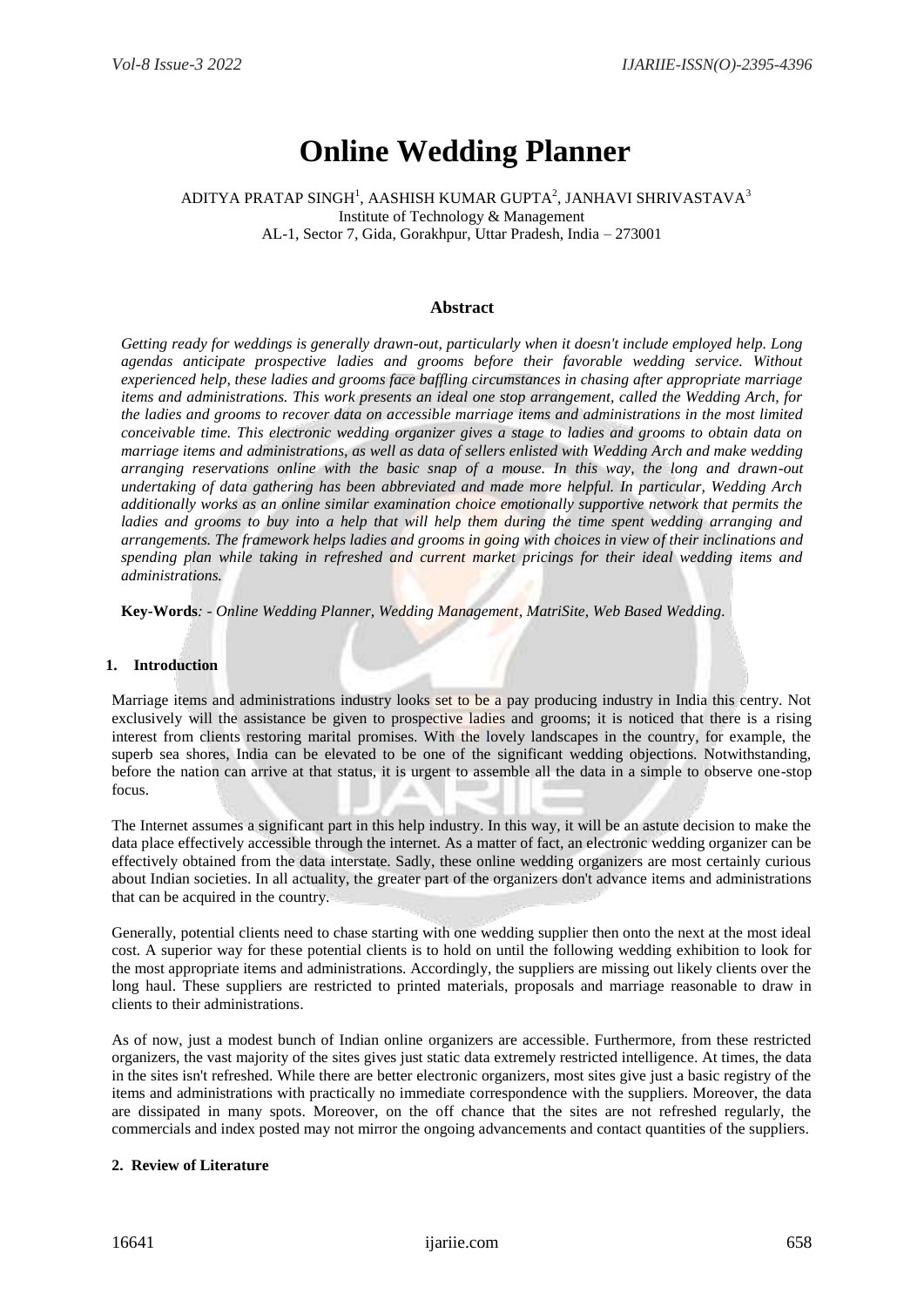Research for this review of literature was conducted at Robert E. Kennedy Library on the campus of California Polytechnic State University, San Luis Obispo. In addition to books and other resources, the following online databases were utilized: Academic Search Elite, Expanded Academic ASAP, SPORTDiscus, Hospitality and Tourism Complete, and psycINFO. Information was also obtained from the websites [www.theknot.coma](http://www.theknot.com/)nd [www.bridalguide.com.](http://www.bridalguide.com/) This review of literature is organized into the following topic areas: wedding trends and wedding consumer behavior.

Wedding trends. Wedding trends change throughout the years and are for the most part greatly influenced by many societal factors. These factors and trends influence many couple choices when it comes to what they want in their weddings. The followingsection will present information on the different smaller and broader trends of weddings. The smaller trends predicted for 2013 are much different than trends of the past. In particular, wedding colors, themes, floral arrangements, and beauty styles have become center-stage trends. According to Winikka and Ma (2013), a "homestead elegance" and "dinner party chic" theme has emerged for 2013 (p. 5). These wedding themes incorporate natural outdoor details with elegant, sophisticated elements to create aunique mixed theme that can be seen within all of the emerging trends. In particular, the themes are tied together by a neutral color palette that is set off by lush, romantic floral arrangements of peonies and garden roses (Griffiths, 2013). The bridal beauty styles also follow along with these popular themes. Brides are now most likely to be seen in fitted silk 1920s style dresses complemented by a refined rustic hairstyle that displays the mixture between "homestead elegance" and "dinner party chic" (Winikka & Ma, 2013).

The smaller, popular trends can seem the most important to brides, but the broader trends are just as important to consider when planning a wedding. Trends like the budget allotted and venue location can greatly affect the decisions made regarding the wedding planning (Daniels & Loveless, 2007).

The wedding budget can be the biggest limiting factor for a bride when planning awedding. The budget is considered in every decision about the wedding and determines how big and extravagant or simple and small the wedding must be (Engstrom, 2008). In 2007, "the U.S. bridal industry [was] estimated at between \$50 and \$70 billion annually…Nearly 2.4 million marriages [were] performed each year" (Engstrom, 2008, p.60). In 2012, the average couple had a \$26,989 wedding (Grossman, 2012). This significant cost makes the already major event of marriage even more major. Currie (1993) stated that, "many families save for years and spend considerable sums on wedding clothing and receptions, even though the event itself is short lived" (p. 404). Normally, the wedding planning period is thought of as a period of overwhelming excitement during which couples are much more likely to forget about their worries and go on a wedding planning spending spree (Daniels, Lee, & Cohen, 2012).

Despite this spending spree assumption, the beginning of the recession in 2007 forced many couples to "reconsider purchasing behaviors and mindfully spend their shrinking wedding budgets" (Daniels et al., 2012, p. 245). According to *The Wedding Report*, wedding-related expenditures decreased by 23% between 2007 and 2008 (McMurray, 2010). It is becoming more apparent in recent recessionary years that couples have had to become more aware of their wedding-related expenditures (Daniels et al., 2012). Although the overall wedding budget is much higher than budgets of the past, couples are still leaning toward the new trend of stricter, mindful wedding budgets.

In order to stay within their budgets, brides are spending more time in their wedding planning process to make sure they avoid any extra spending (Dosh, 2008). Some brides are even cutting costs by adopting a "good enough" attitude when planning their wedding (Dosh, 2008, p. 44). Weddings can be a daunting expense for many couples. Luckily, new trends are helping couples tighten up their budgets by finding new cost-effective ways to make their wedding special.

## **2.1 Technology's Used:**

As we are experiencing many emerging and ongoing technology we use full stack technologies like HTML, CSS,

MySQL, python Frameworks.

## **2.1.3.1 HTML-**

- HTML documents are essentially text files that have been formatted in a specified way.
- Content-and-markup-tag-based documents Content: the actual information being conveyed
- The markup tags instruct the browser on how to render the page.
- The htm or html file extension is required for an HTML file.
- A simple text editor can be used to build an HTML file.
- Tags are the foundation of HTML programming.
- A tag is a keyword surrounded by angle brackets (e.g.,  $\langle$  I>).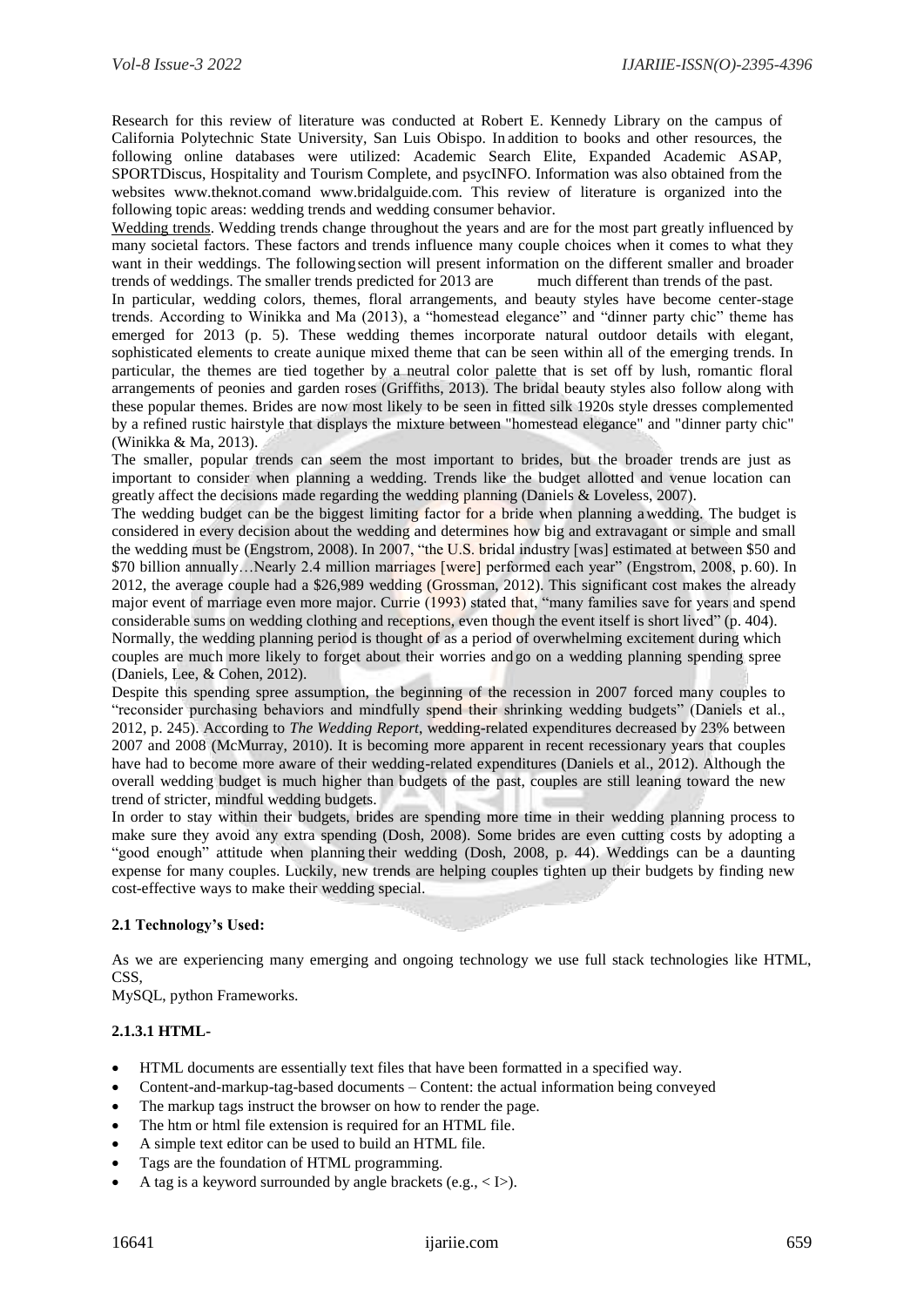- You must close any HTML tags that are within other HTML tags.
- First, the tag that is closest to you.
- EX <H1><I>The Nation</H1></I>

## **2.1.3.2 CSS**

- Styles determine how HTML items are displayed Style Sheets are where styles are usually saved. To
- remedy an issue, styles were added to HTML 4.0.
- External style sheets might help you save a lot of time and effort.
- CSS files hold external style sheets.
- A single style definition will be created from many style definitions.

## **2.1.3.3 JavaScript**

The term JavaScript is frequently shortened. Along with HTML and CSS, JS is a computer language that is one of the essential technologies of the World Wide Web. On the client side, over 97 percent of websites employ JavaScript for web page behavior, with many of them containing

libraries provided by third parties A specialized JavaScript engine is available in all major web browsers on the user's device, run the code.

## **2.1.3.4 PHP**

PHP stands for "PHP: Hypertext Preprocessor" and is a popular open-source scripting language. PHP programmes are run on the server.

- PHP is a free to download and use programming language.
- PHP can create dynamic content for web pages.
- PHP is capable of creating, opening, reading, writing, deleting, and closing files on the server.
- PHP has the ability to collect data from forms.
- PHP has the ability to send and receive cookies.
- PHP has the ability to add, remove, and edit data in your database.
- PHP may be used to restrict access to certain users.
- PHP has the ability to encrypt data.
- PHP may be used on a variety of systems (Windows, Linux, Unix, Mac OS X, etc.)
- PHP is compatible with practically all of today's servers (Apache, IIS, etc.)
- PHP can work with a variety of databases.
- PHP is a free programming language. It's available for download from www.php.net, the official PHP
- website.
- PHP is simple to use.

## **3. Related Work**

Multidisciplinary areas of information and choice help instruments can be found on PCs that are dispersed over the organization utilizing the Web and organization innovation.

From the Business to Consumer (B2C's) viewpoint, the appearance of electronic trade (E-Commerce) opened new possibilities for advertising techniques, and new issues to address in the plan of E-Commerce frameworks. Purchasers can profit from advantageous admittance to data and business while venders benefit from offering to customers whenever and anyplace with low blocks and-mortar and mediator costs. Be that as it may, E-Commerce sites ought to give a greater number of functionalities than an ordinary record-based web search as referenced in. These sites ought to incorporate choice help functionalities, close to the standard capacity as a data driven gateway, to help clients in lessening determinations prior to buying from the Web. In addition, the concentrated-on result has shown that an individual has limited sanity while going with choices because of his/her restricted information and computational limit. Thus, it is critical to give choice help to end clients to decide the objective item precisely and productively.

For instance, WeddingChannel.com is a web-based wedding organizer with the DSS usefulness. It implants the DSS work under the spending plan adding machine module. With this module, clients are simply expected to fill in their normal financial plan sum and the quantity of anticipated visitor. How much visitors is to be entered in as the sum altogether and the sum in various sexual class. From that point forward, the framework will help the clients to ascertain and circulate the spending plan sum into the Fashion, Ceremony, Reception, Food and Drink,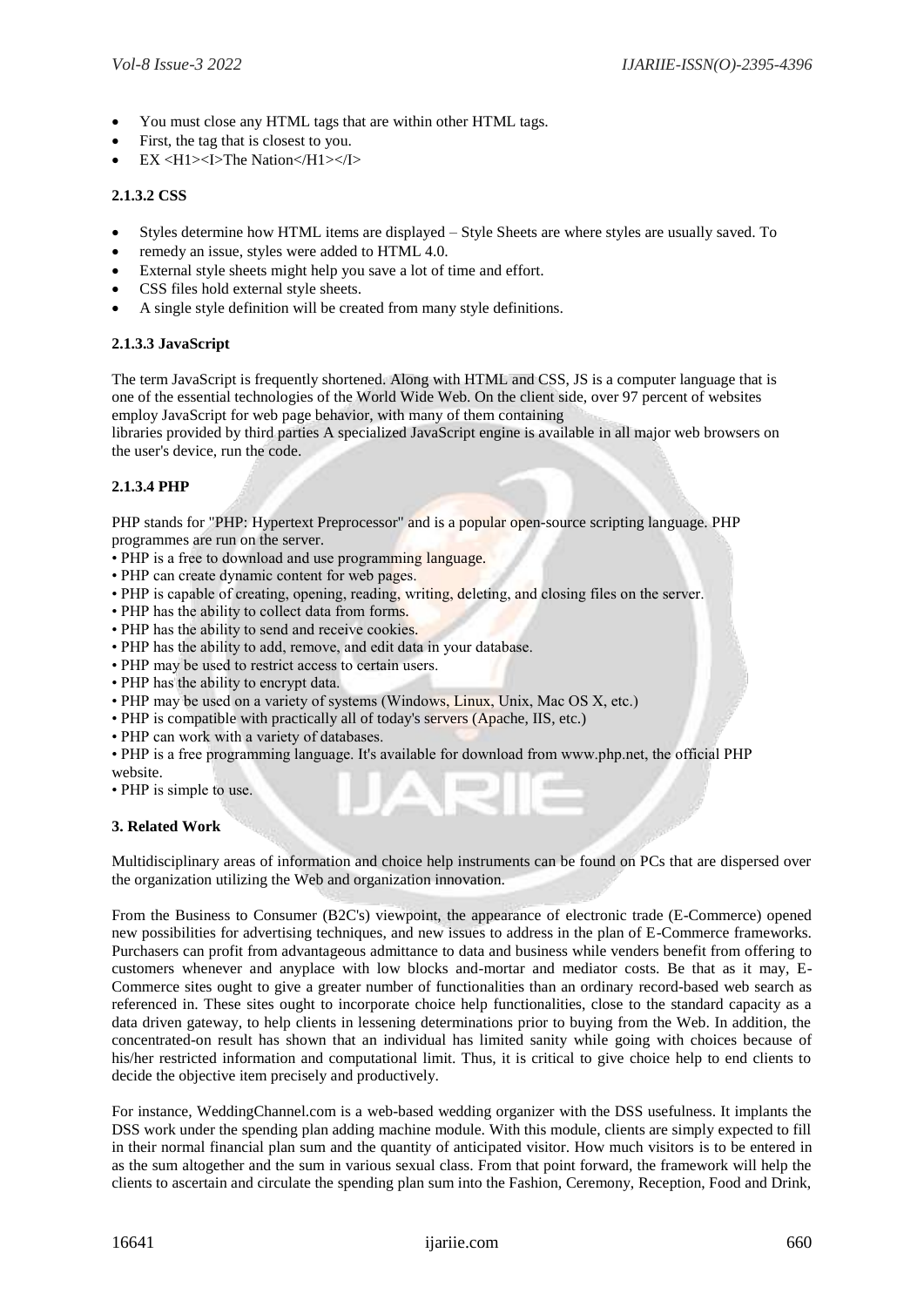Invitations and Stationery, Flowers and Decorations, Music, Photo and Video, Wedding Rings, Transportation and Lodging, Gifts, Other Common Expenses and Tax/Tips/Etc classifications. After the financial plan arranging, clients are permitted to eliminate any superfluous portion from the connected classification and re-try the spending plan arranging. Be that as it may, wedsindia.co.in has unfortunate association of data. Besides, the DSS calculation carried out by wedsindia.co.in is for the most part founded on fix weightage (for every principal classification) and equivalent weightage (in each sub classifications) when it is conveying the spending plan sum. Clients are not permitted to apportion higher weightage for their inclination classifications while playing out the spending plan arranging.

## **4. Planner's Design**

#### **Modules**

Wedding Arch is an electronic framework underlining on the items and administrations that can without much of a stretch be acquired in India. The framework can be used by both possible clients and merchants or suppliers of the wedding items and administrations. Managers of the framework will keep up with the electronic application regarding refreshing the data and monitoring the two individuals and the sellers.

## **4.1 Non-Member Module**

Clients should enroll as individuals to completely use the online framework. Non individuals are simply ready to utilize the application to some extent. The fundamental capacity of the non-part module is the enrolment, search and survey capacities. The pursuit and review work incorporates the most common way of looking and survey of notices from the different enrolled merchants.

## **4.2 Member Module**

Concerning the part modules, additional capacities are given other than the essential non-part works. This functions as a motivating force by giving an edge to the client situated factor in electronic trade. The additional items incorporate the financial plan organizer, which will be talked about further in the paper, and advancements for the individuals. The advancements that are offered are essential for the item packaging methodologies which preferably joins items and administrations from different merchants into a solitary bundle and took care of by the framework managers. Packaging is an extremely well known deals advancement apparatus, wherein a basic issue is to conclude what items ought to be offered together to further develop deals. Packaging of the items and administrations from various

Other than that, individuals are permitted to discuss straightforwardly with the chairmen and enrolled sellers. The framework is resolved to pass on messages as the method of correspondence from the individuals to the sellers, the other way around and from the individuals to the overseers, likewise the other way around. In this way, individuals can pick to utilize the informing administrations given by the electronic application to associate with the ideal sellers or contact the merchants by their own method for correspondence channel.

## **4.2 Diagram of the Project**

## **Relational Database Management System (RDBMS)**



Fig. 1: RDBMS of Project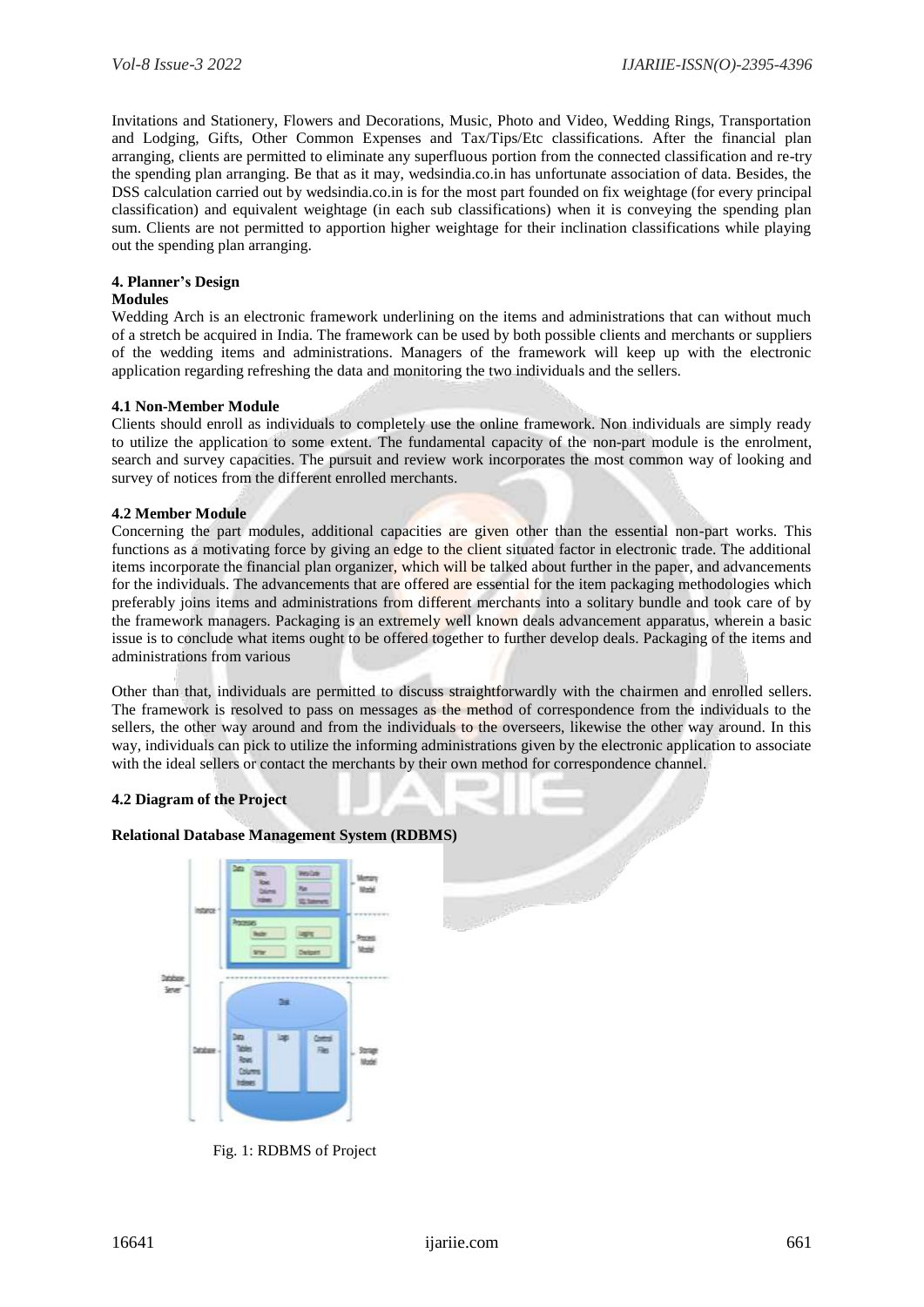**MVC (Model View Controller Flow) Diagram**



## **2. Planner's Algorithm**

The organizer's choice emotionally supportive network joins both rule-based strategy and the derivation procedure. The framework obtains client inclinations and financial plan from the polls. For this situation, the calculation is investigated in view of the different standards choice examination where the targets are organized into standards and the outcomes estimated after all conceivable choices are distinguished. From this, two factors are expected to play out the online choice examination calculation.



Fig. 3: The Algorithm for the Planner

The factors required are the calculation goals and its ramifications. While the goals and results are taken into thought, these are to be converted into worth and loads. The results are estimated as per the spending plan versus the genuine expenses of every basis. Real expenses for every measure are pricings presented by the merchants for their commercials in the electronic wedding organizer. The financial plan is the outcomes where it considers the worth, while the inclinations on the prerequisites act as the loads of the calculation. Thinking once more into the Planner's Design, both the worth and loads are separated from the clients. Whenever clients give their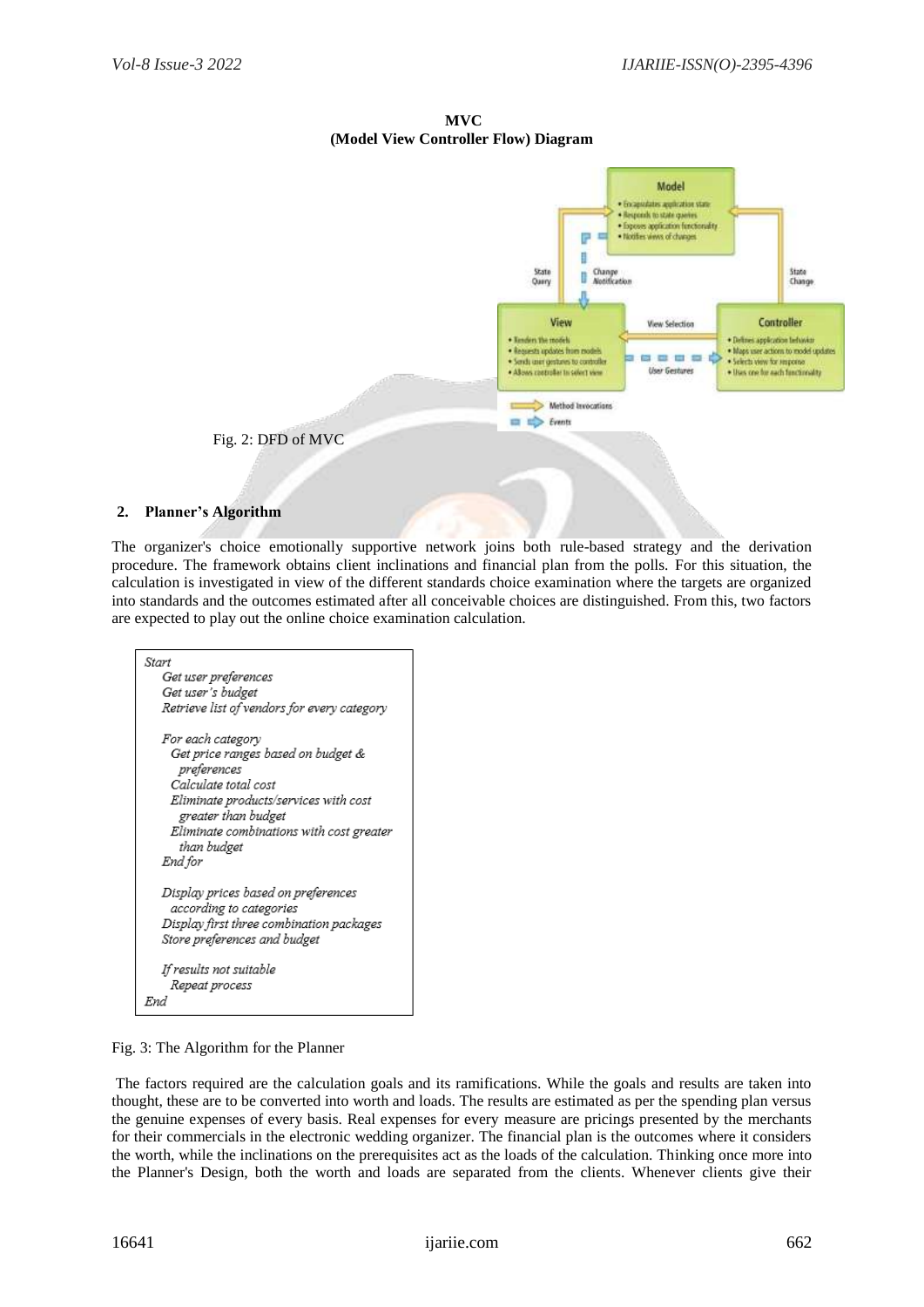financial plan, the figure is converted into the calculation esteem. The calculation is ready to cater for a long time, otherwise called measures. These measures are accumulated from the client collaboration with the framework, alongside client inclinations for every basis. From this, the client inclinations are converted into loads for the calculation. Utilizing the loads of the calculation, a total is determined. Then just the last assessments are considered to meet the necessities of the client, where it is shown in climbing way of the genuine expenses. Last assessments in this calculation are to take out options that are outside the field of play from the outcomes given by the clients. The computations for the calculation are created powerfully utilizing the real expenses dispensed by the merchants from their particular ads. The framework calculation is intended to oblige the option of prerequisites that can be added in light of the market requests. Consequently, making the online situation adaptable and less inflexible to meet client prerequisite. First and foremost, a rundown of the merchants for every classification of photography, food and refreshments, wedding trip and it is ready to marry cakes. As the framework plan was intended to be, the classes for the merchants can be changed powerfully by the framework overseer where it is thought of as suitable as per the requests of the business

## **Preliminary Result**

Several experiments were conducted to try out the functionalities and effectiveness of the web-based Wedding Planner. The tests were conducted on the functionality of the wedding planning system



## **3. Conclusion and Future Work**

Wedding Arch, as an online wedding organizer, is worked to decrease the tedious cycles of arranging and planning for wedding events. The presence of Wedding Arch is intended to help clients in going with choices while arranging their weddings or any wedding related events. Other than end clients, this wedding organizer is assembled in view of the sellers for them to systems their promoting plan.

The online wedding organizer not just fills in as an answer for giving data on marriage items and administrations, it additionally works as an electronic business entry for merchants to exchange and promote their items and ability. The electronic choice emotionally supportive network supports an investigation apparatus for clients and merchants the same by giving cost breaking down administrations to aid the dynamic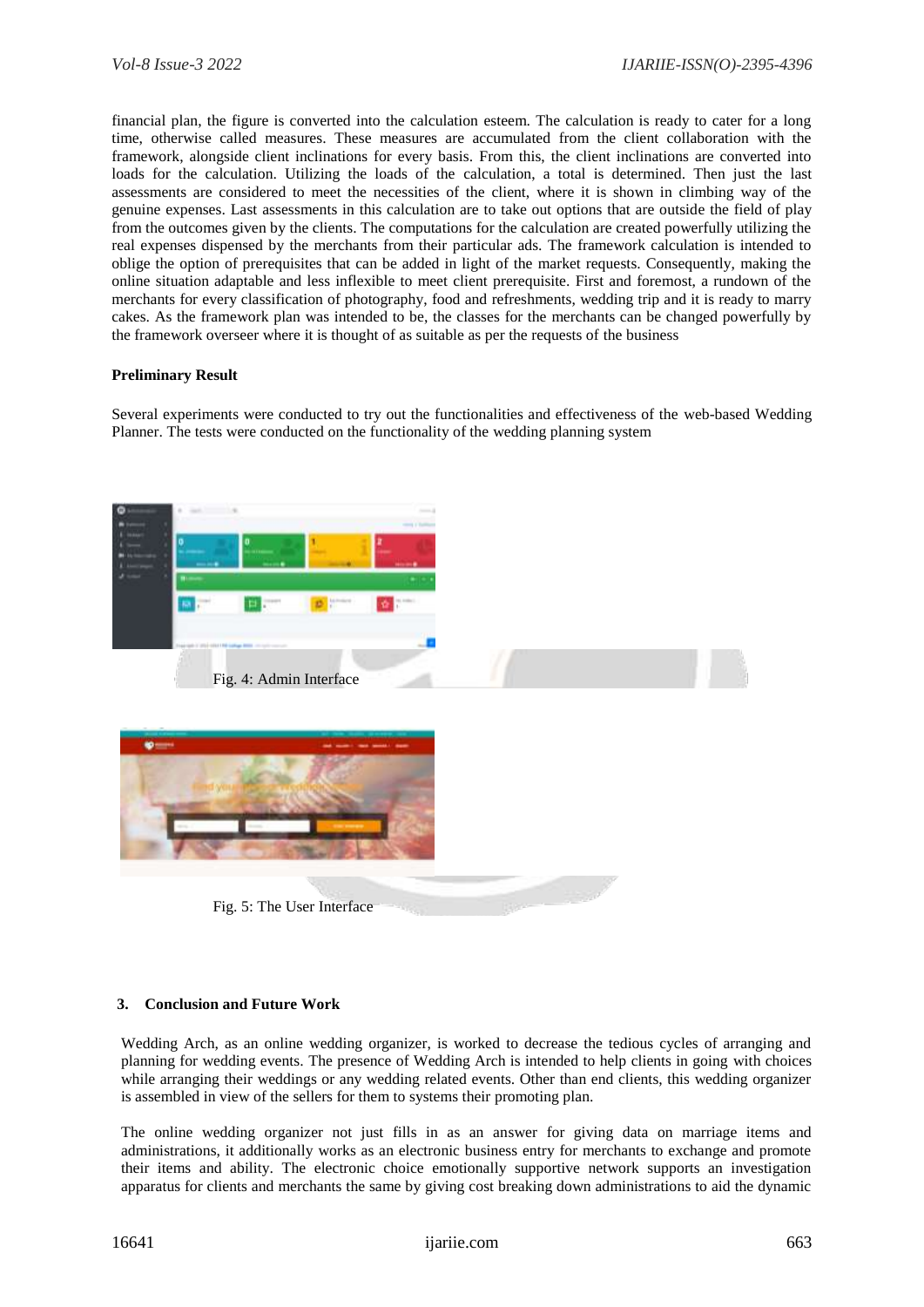cycles. For the sellers, it gives an upper hand while arranging their showcasing methodologies.

Then again, the examination apparatuses upgrade the financial plan arranging processes for clients. Individuals from Wedding Arch can take advantage of the items or administrations packaging practices to get better offers that suits their preferences and spending plan. The packaging procedure advances items and administrations by different marriage merchants from various exchange foundations.

## *References:*

- *[1] Easywedding, Easy Wedding, Retrieved on Nov 23, 2021, from [http://www.easywedding.com.au/myWeb/Wedd](http://www.easyweddings.com.au/myWeb/Wed)ingBudgetCalculator.php.*
- *[2] Gina, C. O. and Bob O, Viewings the WEB as a marketplace: the case of small companies, Decision Support Systems, Vol. 21, No. 3, 2017, pp. 171-185.*
- *[3] Liangs, H. T., Xue, Y. T. and Bruce, A. B., Web-based intervention support system for health promotions, Decision Support Systems, Vol. 42, No. 1, 2020, pp. 435- 451.*
- *[4] Rocky Mountain Brides, Weddings Planning Software, Retrieved on Nov 21, 2021, from [http://www.rockymountainbrides.com/ArticlesT](http://www.rockymountainbride.com/ArticlesT) ip.*
- *[5] Shelton A. P., Human Interface / Human Errors. Retrieved on August 15, 2021, from [http://www.ece.cmu.edu/~koopman/des\\_s99/hum](http://www.ece.cmu.edu/~koopman/des_s99/hu)an/.*
- *[6] Shim, S. T., Warkentin, M., James A. C, Daniel, J. D., Cedar, F., Ramesh, S. and Christer, C, Past, present, and future of decision supporttechnology, Decision Support Systems, Vol. 34, No.2, Special issue: Decision supportsystems: Directions for the next decade, 2021, pp. 111-128.*
- *[7] Turban, P., Aronson, J.E., & Liang, T.P., Decision Support Systems and Intelligent Systems. New Jersey: Pearsons Education, Inc., 2021.*
- *[8] WeddingChannel.co.in, WeddingChannel.co.in, Retrieved on Nov 21,2021, from [http://www.weddingchannel.co.in/planning/budg](http://www.weddingchannel.com/planning/bud)et/budget.action.*
- *[9] WedNet, The WedNet Wedding Store, Retrieved on Nov 23, 2021, from [http://www.wednet.co.in/.](http://www.wednet.com/)*
- *[10] Wharton, C., Rieman, J., Lewis, & C., Polsons, P., Usability Inspection Method. New York: Johny Wiley & Sons, Inc., 2020.*

*[11] https://themeforest.net/search/security%*

*20company*

*[12]<https://www.w3schools.com/>*

*[13]<https://codeigniter.com/>*

*[14[\]https://www.tutorialspoint.com/codeigniter/index.htm](https://www.tutorialspoint.com/codeigniter/index.htm)*

*[15]. Edwards, J. B., A. C. McKinnon, and S. L. Cullinane. Comparative Analysis of the Carbon Footprints of*

*Conventional and Online Retailing: A ''Last Mile'' Perspective. In International Journal of Physical Distribution &*

*Logistics Management (A´. Halldo´rsson, ed.), Vol. 40, No. 1/2, 2010, pp. 103–123.*

*[16] Campbell A.M. and Savelsbergh M. (2005) "Incentive Schemes for Attended Home Delivery Services"*

*Transportation Science Published Online: August 1, 2006 - Page Range: 327 - 341*

*[17] Chen, M., Hsu, C. and Lee Y. (2012). Applying quality function development to develop the home delivery*

*service model for specialty foods in traditional market. In Industrial Engineering and Engineering Management*

*(IEEM), 2012 IEEE International Conference on, 10-13 Dec. 2012.*

*[18] Huang, Y. and Kuo, Y. (2008). The evaluation of logistics service quality on home delivery service for online*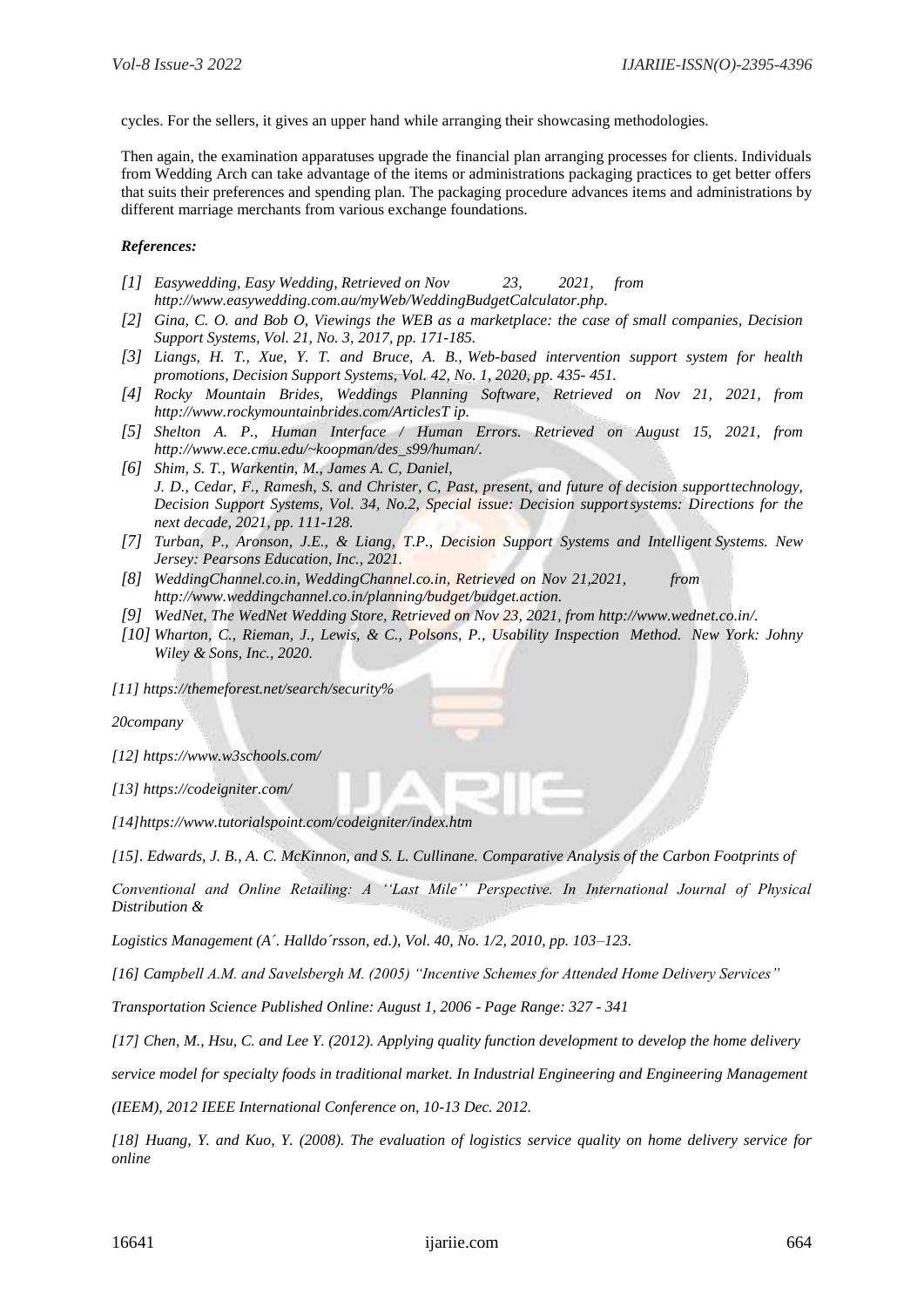*auction. In EEE International Conference on Service Operations and Logistics, and Informatics, pp.1343- 1348, 12-*

*15 Oct. 2008.*

*[19] Hwang, T., Park, H. and Chung J. W. (2006). Design and implementation of the home service delivery and*

*management system based on OSGi service platform. In International Conference on Consumer Electronics, 2006.*

*ICCE '06., pp.189-190, 7-11 Jan. 2006*

*[20] Achuthan, D. J. (2011). 1E-commerce Buying Behavior in India:The Role of Website Featuresin E-loyalty*

*Deepal, International Journal Of scientific research, 57-87.*

*[21] Averbakh, I., & Baysan, M. (2012). Semi-online two-level supply chain scheduling problems, Journal of*

*Scheduling, 15(3), 381-390.*

*[22] Bellamkonda, S. K. (2014). E-service quality: a study of online shoppers in India, American Journal of*

*Business, 178-188.*

*[23] Chanana, N., & Goele, S. (2012). Future of E-commerce in India, International Journal of computing and*

*business research.*

*[24] Chang, D.S., & Wang, T.H. (2012). Consumer Preferences for Service Recovery Options After Delivery Delay*

*When Shopping Online, Social Behavior and Personality: An International Journal, 40(6), 1033–1043.*

*[25] Childers, T. L., Carr, C. L., Peck, J., & Carson, S. (2001). Hedonic and utilitarian motivations for online retail*

*shopping behaviour, Journal of retailing, 77(4), 511-535.*

*[26] Choi, J., & Lee, K. (2003). Risk perception and e‐shopping: a cross‐cultural study, Journal of Fashion*

*Marketing and Management: An International Journal, 7(1), 49–64. https://doi.org/10.1108/13612020310464368*

*[27] Dellarocas, C. (2003). The digitization of word of mouth: Promise and challenges of online feedback*

*mechanisms, Management science, 49(10), 1407-1424. [28] Desai, D. (2016). A Study on satisfaction with ECommerce*

*Websites, Journal of management and research, 51-62. Eid, M. I. (2011). Determinants of e-commerce*

*customer satisfaction, trust, and loyalty, Journal of Electronic Commerce Research, 76-89.*

*[29] Gangeshwer, D. K. (2013). E-commerce or Internet Marketing: A business Review from Indian context,*

*International Journal of u-and e-Service, Science and Technology, 6(6), 187-194. International Journal of*

*Management Studies ISSN(Print) 2249-0302 ISSN (Online)2231-2528 http://www.researchersworld.com/ijms/*

*Vol.–VI, Special Issue 3, June 2019*

*[30] Gupta, B., Iyer, L. S., & Weisskirch, R. S. (2010). Facilitating global e- Commerce: a comparison of*

*consumers'willingness to disclose personal information online in the us and in india, Journal of electronic commerce*